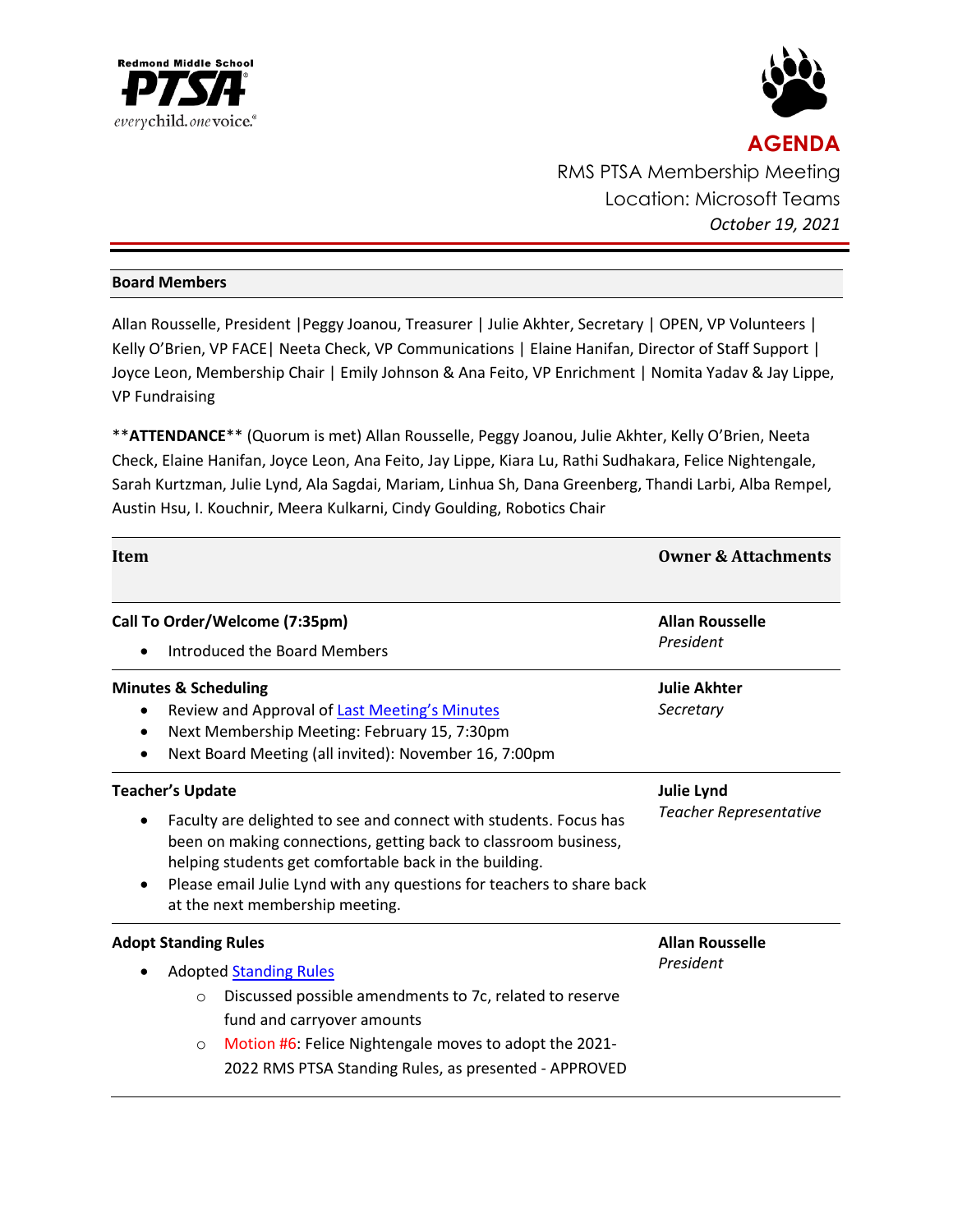



| Item                            |                                                                                                                                                                                                                                                                                                                                                                                                                                    | <b>Owner &amp; Attachments</b>                 |  |
|---------------------------------|------------------------------------------------------------------------------------------------------------------------------------------------------------------------------------------------------------------------------------------------------------------------------------------------------------------------------------------------------------------------------------------------------------------------------------|------------------------------------------------|--|
|                                 | <b>Treasurer Report</b><br>Annual Report 2020 to 2021.pdf<br>Year End Financial Review 2020 to 2021.pdf<br>Update Budget and adopt as presented<br>Motion #7: Kelly O'Brien moves to approve the budget for<br>$\circ$<br>the 2021-22 school year - APPROVED                                                                                                                                                                       | <b>Peggy Joanou</b><br><b>Treasurer</b>        |  |
| $\bullet$                       | <b>Nominating Committee</b><br>Identify volunteers for the Nominating Committee<br>Kiran Balahara, Karen Hernan, Elaine Hanifan, Neeta Check<br>$\circ$<br>Motion #8: Kelly O'Brien moves to elect the suggested members of<br>the nominating committee - APPROVED                                                                                                                                                                 | <b>Allan Rousselle</b><br>President            |  |
| <b>FACE Report</b><br>$\bullet$ | Coordinating FACE events with VP FACE at Timberline. Several ideas<br>in motion, but concerned about online-meeting fatigue.<br>Proposal from Felice Nightengale to partner with RHS and Timberline<br>to host parent education: "Weathering Change Well: Helping<br>Parents and Students School in a Post-Covid World" by Christy<br>Keating. RMS is interested in participating and co-sponsoring.                               | <b>Kelly O'Brien</b><br><b>VP FACE</b>         |  |
| $\bullet$                       | <b>Communications Report</b><br>Donuts with Dana on Oct 26 at 9a is canceled.<br>Arts Director of RHS, Danika Drake, offered to have a special<br>day for RMS students and families for their production of<br>"Alice in Wonderland"<br>Nov 6 & 11 at 2p or another special event, just for RMS<br>$\circ$<br>students. The event is an hour long. General admission:<br>\$8 student/\$10 adults [\$5 for students, if purchase in | <b>Neeta Check</b><br><b>VP Communications</b> |  |

o RMS is interested in organizing, so Neeta will find out more information.

bulk]

| <b>Emily Johnson &amp; Ana</b><br><b>Enrichment Report</b><br><b>Feito</b><br>Robotics is returning to RMS! Two new chairs are putting the club<br><b>VP</b> Enrichment<br>together and parent information night is Thursday Oct 21. |                                     |
|--------------------------------------------------------------------------------------------------------------------------------------------------------------------------------------------------------------------------------------|-------------------------------------|
| <b>Volunteers Report</b>                                                                                                                                                                                                             | <b>OPEN</b><br><b>VP Volunteers</b> |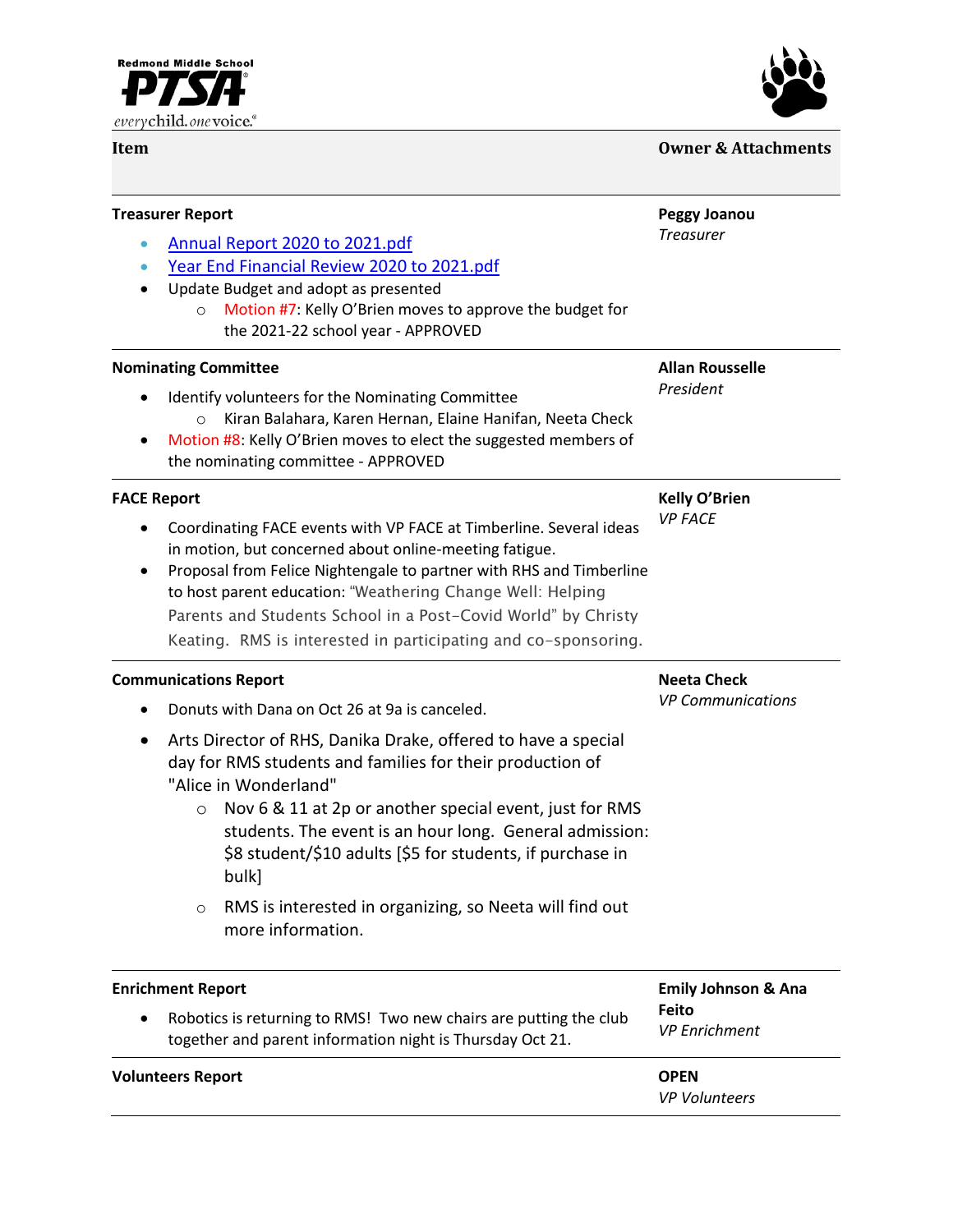

## **Item Owner & Attachments**



| $\bullet$ | THANK YOU to all our volunteers for laptop distribution, picture day, |
|-----------|-----------------------------------------------------------------------|
|           | vision & hearing and more.                                            |

• Thank you for completing the **LWSD Volunteer Approval** and vaccination approval process. As a reminder, vaccination is required for anyone on campus starting 10/18/2021.

| <b>Staff Support Report</b>                                                                                                                                                                                                                                                                                                                                                                                                                                                                                                                                                                                                                                                                                                                                                                                                   | <b>Elaine Hanifan</b><br>Dir. of Staff Support |        |
|-------------------------------------------------------------------------------------------------------------------------------------------------------------------------------------------------------------------------------------------------------------------------------------------------------------------------------------------------------------------------------------------------------------------------------------------------------------------------------------------------------------------------------------------------------------------------------------------------------------------------------------------------------------------------------------------------------------------------------------------------------------------------------------------------------------------------------|------------------------------------------------|--------|
| <b>Membership Report</b><br>Membership drive is ongoing. Please join. Scholarships are available.<br>Thank you for joining!                                                                                                                                                                                                                                                                                                                                                                                                                                                                                                                                                                                                                                                                                                   | <b>Joyce Leon</b><br>Membership Chair          |        |
| <b>Fundraising Report</b>                                                                                                                                                                                                                                                                                                                                                                                                                                                                                                                                                                                                                                                                                                                                                                                                     | Nomita Yadav & Jay<br>Lippe                    |        |
| PTSA Mailbox?<br>$\bullet$<br>Discussed possible budget and thank you cards from PTSA<br>$\bullet$<br>LWPTSA Scholarship Auction Basket: Donations from businesses<br>$\bullet$<br>Successful fundraiser at Mod Pizza. Will look for other businesses to<br>$\bullet$<br>partner with.<br>Ridwell partnership/fundraiser: Ridwell comes to RMS to accept certain<br>$\bullet$<br>recyclables and visitors provide a suggested donation                                                                                                                                                                                                                                                                                                                                                                                        | <b>VP Fundraising</b>                          |        |
| <b>Principal Update and Q&amp;A</b><br>Thank you for your support! Finishing up SBA practice tests and<br>surveys this week. Students will be taking last Spring's SBA this Fall<br>(and regular SBA next Spring). This Fall's testing will be shorter.<br>Clubs are starting up. Check Grizzly Gram for more information.<br>$\bullet$<br>Season 2 Sports are starting soon. Winter competitive sports are<br>$\bullet$<br>switching to intramural sports to provide additional flexibility and<br>ensure Covid safety. Season 1 sports were a huge success with over<br>100 students signed up for each sports team.<br>Principal Greenberg is working with Stephanie Thomas on training<br>$\bullet$<br>via online assembly regarding cyber-bullying, at the end of Nov or<br>early Dec. Is PTSA interested in co-hosting? | <b>Dana Greenberg</b><br><b>RMS Principal</b>  |        |
| <b>Meeting Adjourned (9:28 pm)</b>                                                                                                                                                                                                                                                                                                                                                                                                                                                                                                                                                                                                                                                                                                                                                                                            | <b>Allan Rousselle</b><br>President            |        |
| October 19, 2021<br><b>RMS PTSA Membership Meeting</b>                                                                                                                                                                                                                                                                                                                                                                                                                                                                                                                                                                                                                                                                                                                                                                        |                                                | 2.8.80 |